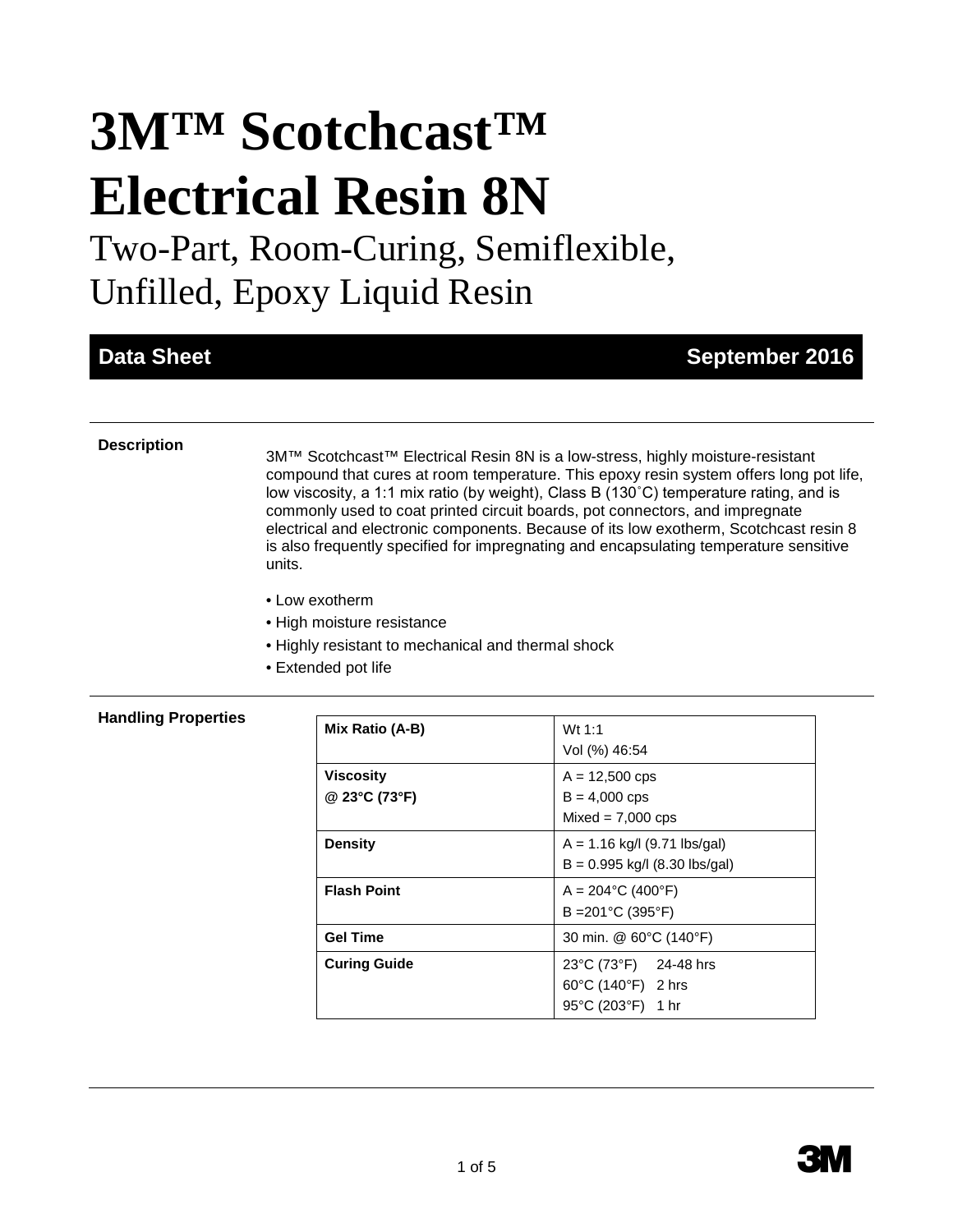| Physical Property (*See Test Method Table)                                        | <b>Typical Value</b><br>US units (metric) |
|-----------------------------------------------------------------------------------|-------------------------------------------|
| <b>Color</b>                                                                      | Clear Amber                               |
| Hardness (Shore D)                                                                | 68                                        |
| <b>Specific Gravity</b>                                                           | 1.12                                      |
| <b>Compressive Strength*1</b>                                                     | 700 psi                                   |
| 10% Compression                                                                   | $(49 \text{ kg/cm}^2)$                    |
| Tensile Strength*2                                                                | 1700 psi                                  |
| Ultimate                                                                          | $(120 \text{ kg/cm}^2)$                   |
| Elongation (% at break)*2                                                         | 75                                        |
| Flexural Strength*3                                                               | 875 psi                                   |
|                                                                                   | $(62 \text{ kg/cm}^2)$                    |
| <b>Thermal Conductivity*4</b>                                                     |                                           |
| (Cal • cm/cm <sup>2</sup> • sec • °C)                                             | $4.2 \times 10^{-4}$                      |
| <b>Linear Thermal Expansion*4</b>                                                 | $15 \times 10^{-5}$                       |
| (length/unit length/°C)                                                           |                                           |
| Thermal Shock*4                                                                   | Pass                                      |
| <b>Thermal Shock*4</b>                                                            | Pass                                      |
| 10 cycles - 55 to 130°C 1/8" (3.175 mm) Olyphant                                  |                                           |
| Electric Strength*9                                                               | 325 V/mil                                 |
| Mechanical Shock*4                                                                | 7.75                                      |
| Ball Drop (lbs)                                                                   | $(3, 5 \text{ kg})$                       |
| Moisture Absorption*4                                                             |                                           |
| % weight increase, 240 hrs. @ 96% R.H.                                            | 1.6                                       |
| <b>Thermal Aging</b>                                                              |                                           |
| % weight loss                                                                     |                                           |
| 10 days @ 105°C                                                                   | 1.5                                       |
| 1000 hrs. @ 130°C<br>1000 hrs. @ 155°C                                            | 9.2<br>12.2                               |
| Dielectric Constant*7                                                             |                                           |
| 900 Hz 23°C                                                                       | 4.4                                       |
| <b>Dissipation Factor*7</b>                                                       |                                           |
| 1000 Hz 23°C                                                                      | 0.09                                      |
| <b>Volume Resistivity*8</b>                                                       | 10 <sup>13</sup> ohm-cm 23°C              |
| <b>Boiling Water Resistance</b>                                                   |                                           |
| 7 Days                                                                            |                                           |
| - % weight gain                                                                   | 3.6                                       |
| - Hardness Change (Shore D)                                                       | 60                                        |
| Hydrolytic Stability <sup>6</sup><br>120 Days 71°C (160°F) 95% RH Hardness Loss % | 13                                        |

**Typical Properties** *Note: These are typical values and should not be used for specification purposes.*

**Test Methods**

<sup>1</sup>Fed, Std. No. 406, Method 1021  $2$ Fed. Std. No. 406, Method 1011  $7$  ${}^{3}$ Fed. Std. No. 406, Method 1031 4MIL-I-16923E <sup>9</sup> 53M Test Method

MIL-I-16923G Fed. Std. No. 406, Method 4021 Fed. Std. No. 406, Method 4041 <sup>9</sup>Fed. Std. No. 406, Method 4031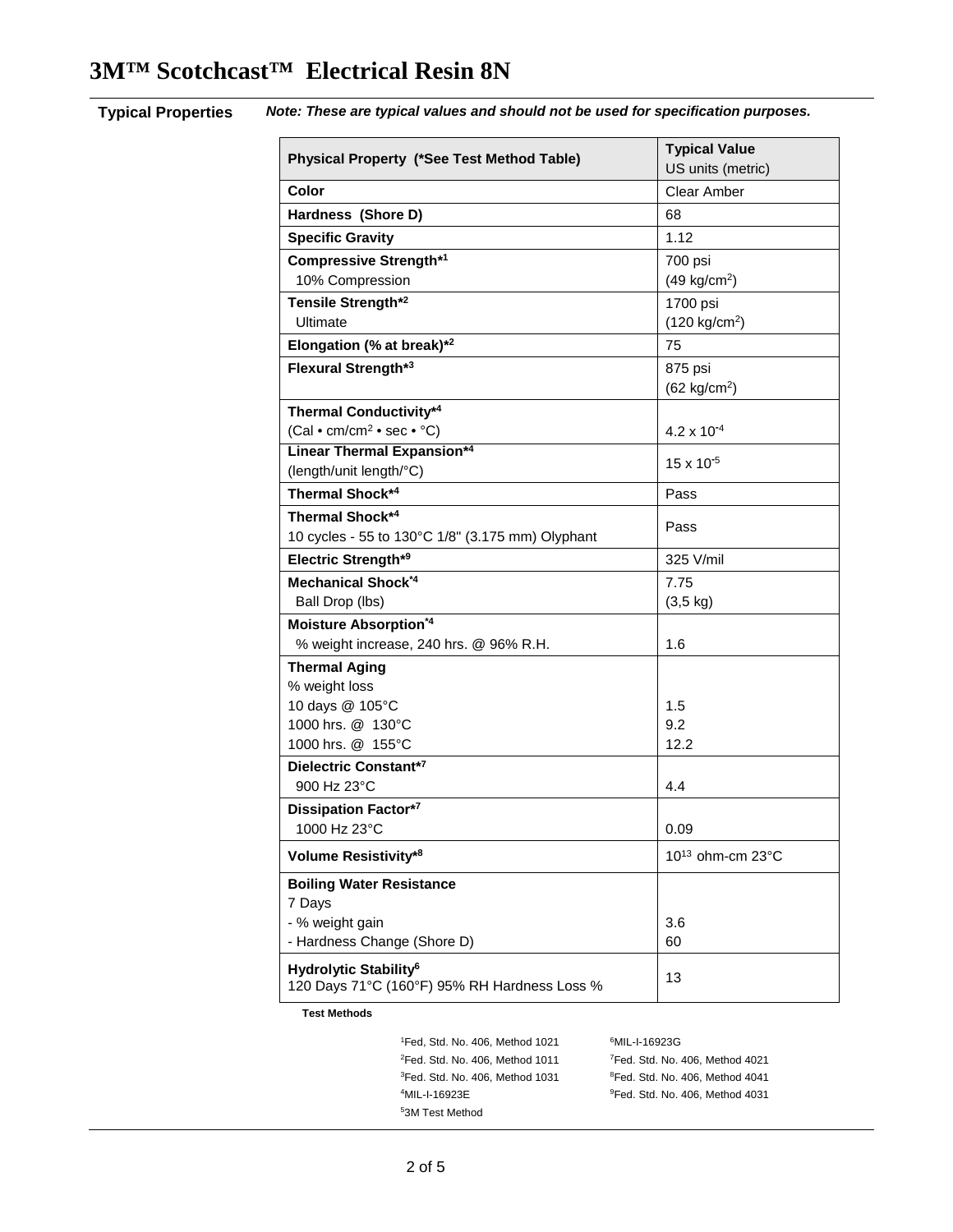**Usage Information**

#### **Mixing**

Mix the separate parts before removing them from their containers. They may be warmed to 60ºC (140ºF) to aid the mixing process. (Gel time is approximately 30 minutes @ 60ºC). Thoroughly mix parts A and B in the correct proportions. Mix until the color is absolutely uniform and a homogeneous mixture is obtained.

#### **De-aerating**

Air introduced during mixing can be removed by evacuating at 5 to 10 mm of mercury (Hg) absolute pressure. The 3M™ Scotchcast™ Electrical Resin can be warmed to aid air removal. The container sidewall should be four times the height of the liquid resin to contain the foaming that takes place under vacuum. resin to contain the foaming that takes place under vacuum.

#### **Casting and Impregnating**

Pour the warm resin into the preheated 100ºC (212ºF) mold. If no mold is used, dip the preheated part into the resin. Heating the part, resin and mold aids impregnation. For maximum impregnation, evacuate at 5 mm mercury (Hg) absolute pressure, or pour under vacuum and hold for several minutes before releasing.

#### **Curing**

Where minimum stress and maximum thermal shock resistance are required, the ambient temperature cure cycle is recommended. (See "Curing Guide" of **Handling Properties** section). If an oven cure is used, time should be added to the cure cycle to allow the resin to reach the curing temperature. Cure using cycles shown under Handling Properties. Where higher temperatures are not objectionable and the size of the casting not excessive, the resin can be quick-cured in one hour at 95ºC (203ºF).

#### **Handling and Safety Precautions**

Read all Health Hazard, Precautionary and First Aid statements found in the Material Safety Data Sheet (MSDS) and/or product label of chemicals prior to handling or use.



Exothermic Heat Rise for 1 lb. Sample



Brookfield Viscosity vs Time @ 73°F (23°C) 130 gram sample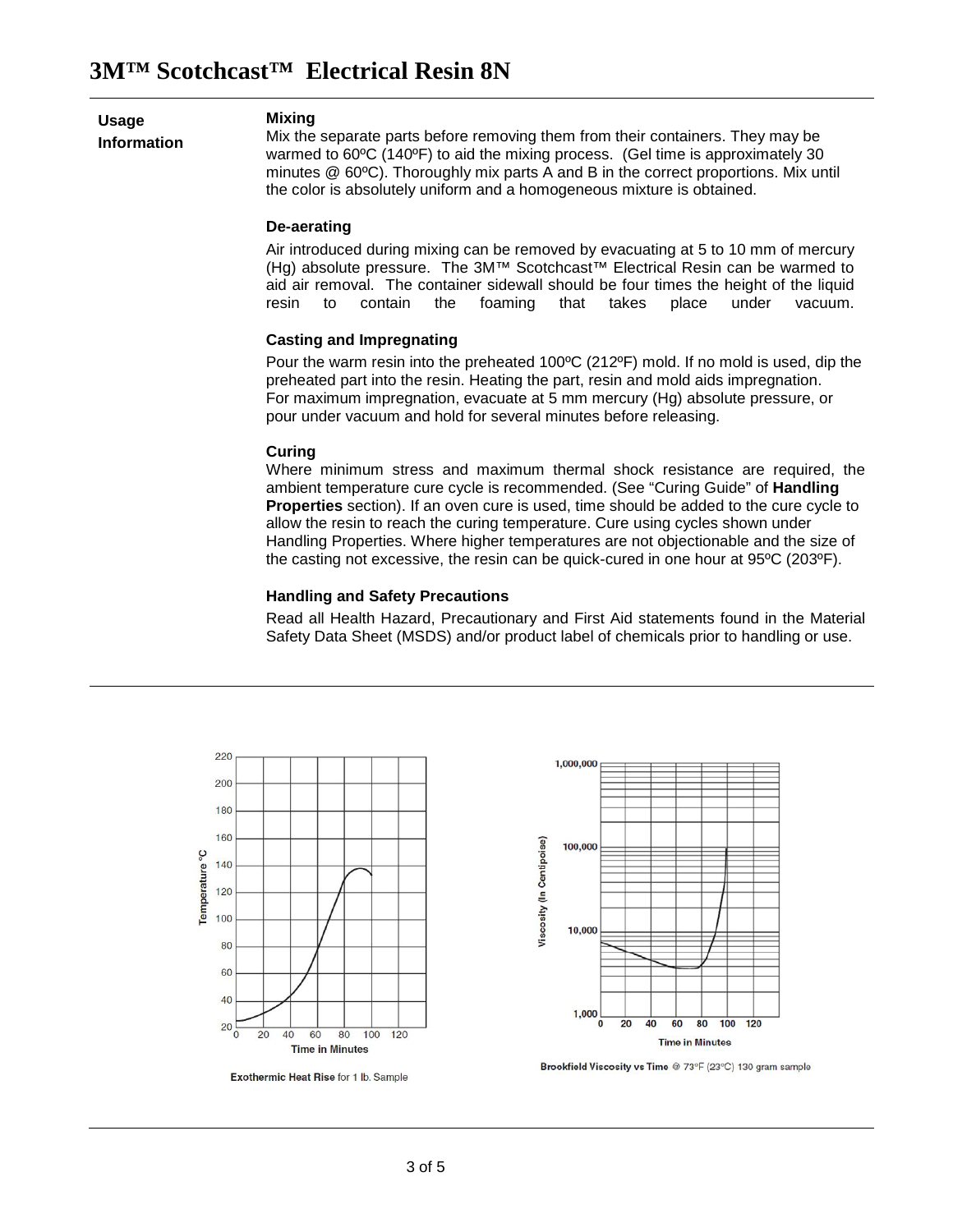# **3M™ Scotchcast™ Electrical Resin 8N**

### **Volume Resistivity (ohm-cm)**

Fed. Std. No. 406, Method 4041



## **Dissipation Factor %**

Fed. Std. No 406 (Test Frequencies in Hertz)



# **Dielectric Constant**

Fed. Std. No. 406, Method 4021 (Test Frequencies in Hertz)